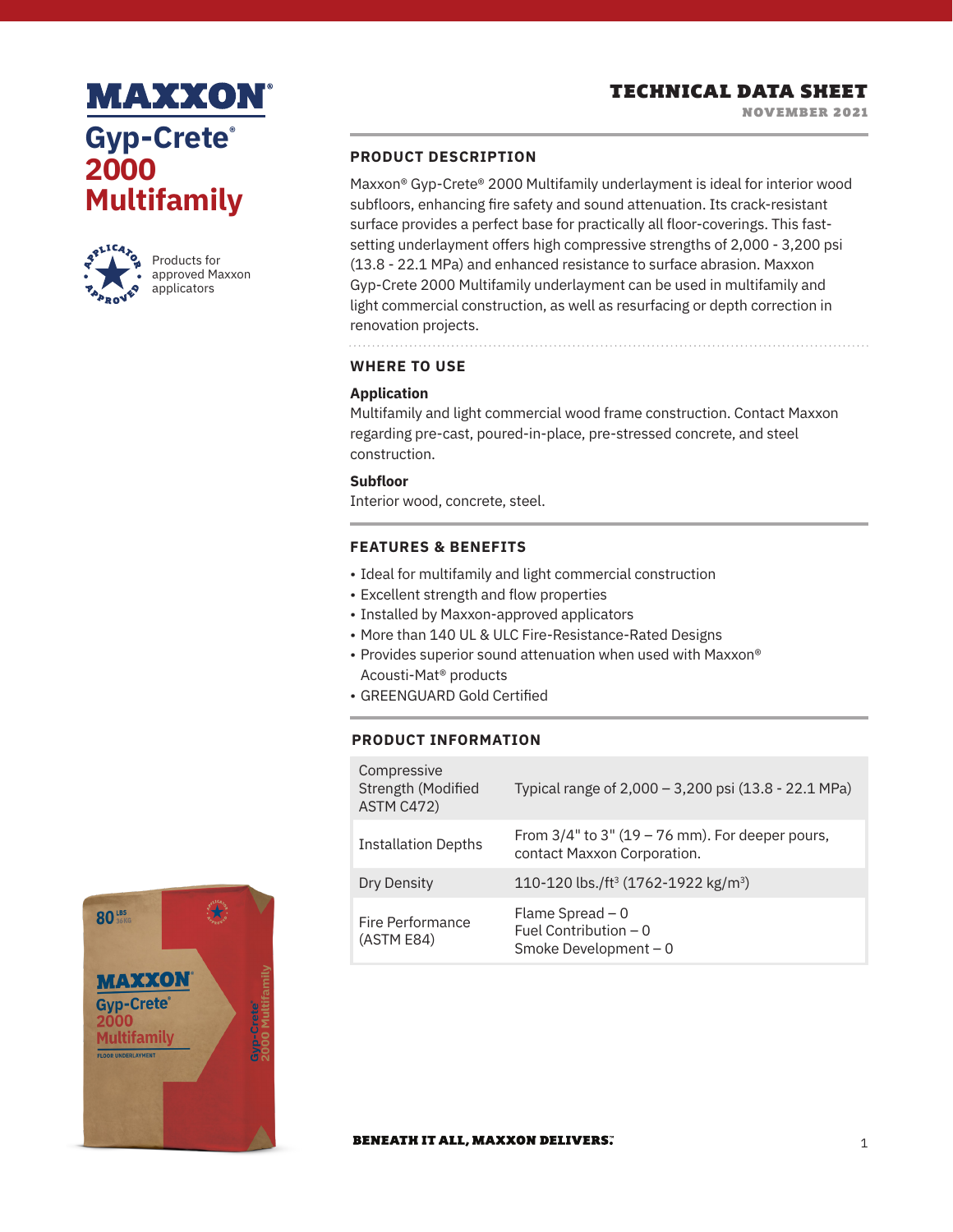# **MAXXON® Gyp-Crete® 2000 Multifamily**



TECHNICAL DATA SHEET

NOVEMBER 2021

### **ENVIRONMENTAL IMPACT**

|                              |                 | Sample USGBC LEED <sup>®</sup> Credit Areas*                                              |
|------------------------------|-----------------|-------------------------------------------------------------------------------------------|
| <b>Project</b>               | <b>Credit</b>   | <b>Category</b>                                                                           |
| <b>Environmental Quality</b> | EQ 2            | <b>Low Emitting Materials</b>                                                             |
|                              | EO <sub>4</sub> | Indoor Air Quality Assessment                                                             |
|                              | EO <sub>9</sub> | Acoustic Performance                                                                      |
| Material & Resources         | MR <sub>3</sub> | <b>Building Product Disclosure</b><br>and Optimization - Sourcing<br><b>Raw Materials</b> |

*\* Credits may vary depending on project type and Maxxon products used.*

Maxxon Gyp-Crete 2000 Multifamily underlayment is GREENGUARD Gold Certified. For additional information on Maxxon Gyp-Crete 2000 Multifamily underlayment's environmental credits and certifications visit Maxxon.com/ go\_green.

### **CODE LISTINGS**

- ICC ESR 2540
- UL ER 8477-01
- HUD1286e

### **UL FIRE RESISTANCE-RATED DESIGNS**

| <b>UL Design</b>  |                  |      |      |      |      |      |      |
|-------------------|------------------|------|------|------|------|------|------|
|                   |                  |      |      |      |      |      |      |
| G230              | L201             | L508 | L524 | L541 | L564 | L589 | M514 |
| G516              | L202             | L509 | L525 | L542 | L565 | L590 | M515 |
| G524              | L206             | L510 | L526 | L543 | L567 | L592 | M516 |
| G561              | L208             | L511 | L527 | L545 | L569 | L593 | M517 |
| J917              | L <sub>209</sub> | L512 | L528 | L546 | L570 | M500 | M518 |
| J919              | L210             | L513 | L529 | L547 | L571 | M502 | M519 |
| J920              | L211             | L514 | L530 | L549 | L573 | M503 | M530 |
| J924              | L212             | L515 | L533 | L551 | L574 | M504 | M531 |
| J927              | L501             | L516 | L534 | L552 | L576 | M505 |      |
| J931              | L502             | L517 | L535 | L556 | L577 | M506 |      |
| J957              | L503             | L518 | L536 | L557 | L579 | M507 |      |
| J958              | L504             | L519 | L537 | L558 | L581 | M508 |      |
| <b>J991</b>       | L505             | L520 | L538 | L560 | L583 | M510 |      |
| J994              | L506             | L522 | L539 | L562 | L585 | M511 |      |
| L006              | L507             | L523 | L540 | L563 | L588 | M513 |      |
|                   |                  |      |      |      |      |      |      |
| <b>ULC Design</b> |                  |      |      |      |      |      |      |

|  | L003 L511 M500 M503 M520 |  |
|--|--------------------------|--|
|  |                          |  |
|  | L201 L512 M501 M514 M521 |  |
|  |                          |  |
|  |                          |  |

For more information on current UL and ULC Designs, contact Maxxon Corporation.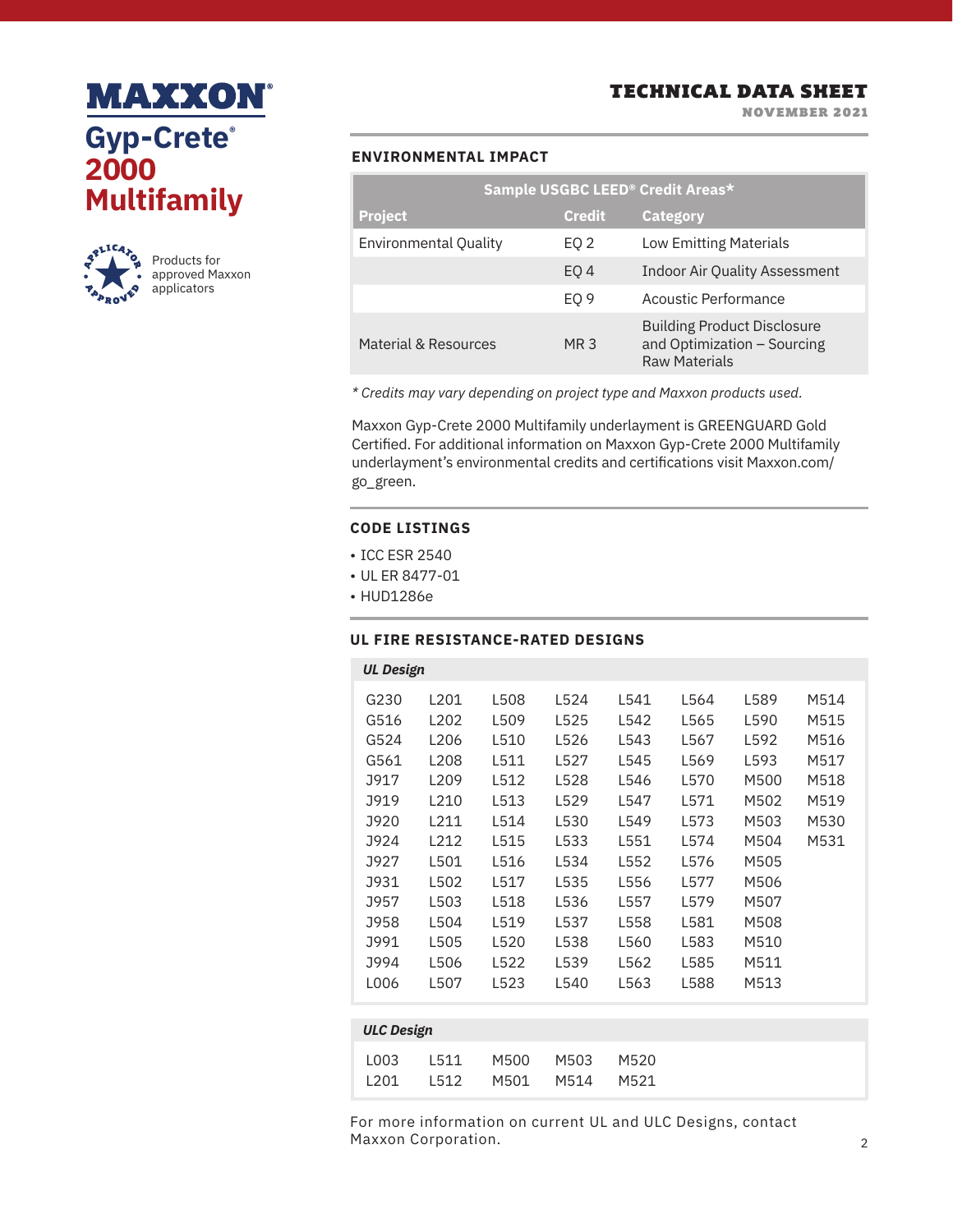NOVEMBER 2021

## **MAXXON Gyp-Crete® 2000 Multifamily**



Products for approved Maxxon applicators

### **INSTALLATION**

Building interior and floor should be maintained above 50 °F (10 °C) for at least 24 hours prior to installation and until underlayment has set. There should be no air movement until Maxxon Gyp-Crete 2000 Multifamily underlayment has set, then provide adequate air movement by opening windows to hasten underlayment drying. Minimize direct sunlight during the pour and through the next 72 hours. Plumbing or electrical penetrations should be packed with insulation and sealed.

Refer to Maxxon's Building Conditions Guide for more information.

#### *Wood Subfloor Preparation*

Wood subfloors must be structurally sound, clean, and free of dust and contaminants.

Wood subfloors must be primed with a Maxxon® floor primer prior to Maxxon Gyp-Crete 2000 Multifamily underlayment application.

### *Concrete Subfloor Preparation*

Concrete subfloors must be structurally sound, fully cured, moisture free and have no efflorescence. The substrate surface must be clean and free of dust and contaminants. If cracks are present prior to pouring Maxxon Gyp-Crete 2000 Multifamily underlayment, contact a structural engineer to determine the appropriate remediation.

All concrete subfloors should be tested for moisture prior to pouring Maxxon Gyp-Crete 2000 Multifamily underlayment (see Limitation 4). Moisture-free concrete subfloors and exposed edges must be primed with Maxxon® Commercial Multi-Use Acrylic Primer prior to pouring Maxxon Gyp-Crete 2000 Multifamily underlayment.

*For more general information regarding priming instructions, please refer to Maxxon's Design and Installation guide or contact Maxxon Corporation.*

#### *Underlayment Application*

Follow all proper safety protocol. Maxxon Gyp-Crete 2000 Multifamily underlayment requires a minimum 3/4" (19 mm) thickness. If using with a Maxxon Acousti-Mat, refer to applicable literature for minimum depth requirements. Refer to Maxxon.com for all associated products' literature when installing underlayment.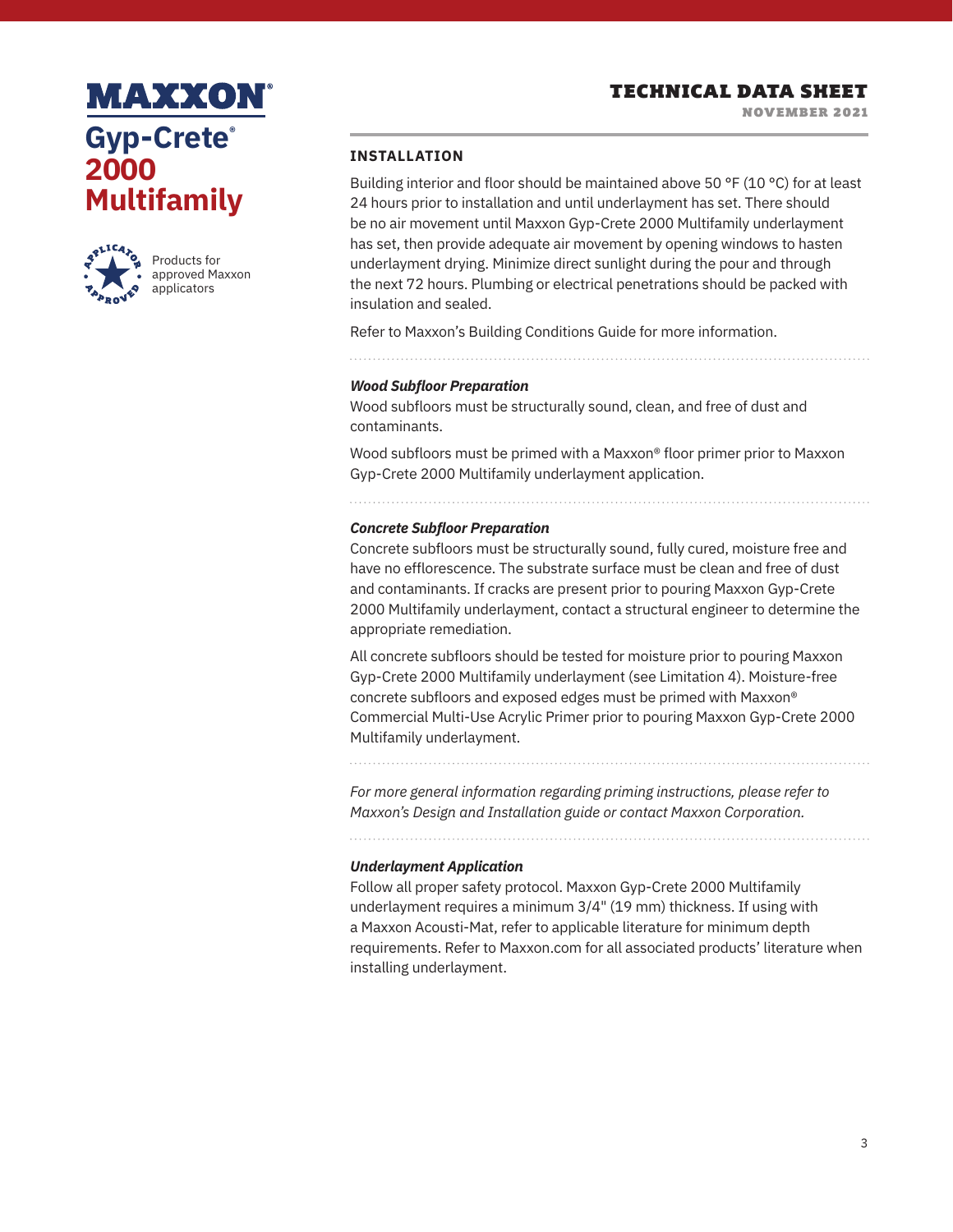## **MAXXON Gyp-Crete® 2000 Multifamily**



Products for approved Maxxon applicators

## TECHNICAL DATA SHEET

NOVEMBER 2021

#### **INSTALLATION** *Continued*

### *Drying*

Continuous ventilation and adequate heat should be provided to rapidly remove moisture from the area until the underlayment is dry. The general contractor/ project superintendent must supply mechanical ventilation and heat if necessary. Under the above conditions, 3/4" (19 mm) thickness drying time is usually 5 to 7 days, while 1" (25 mm) dry time is usually 7-10 days. Reference Maxxon® Underlayment & Finished Floor Goods Installation Procedures brochure at Maxxon.com for complete installation guidelines.

### **LIMITATIONS**

For questions regarding these limitations or for applications other than those described herein, contact Maxxon Corporation at (800) 356-7887.

- 1. For interior use only. If underlayment will be installed prior to doors and windows, contact Maxxon Corporation.
- 2. For on or below grade applications, contact Maxxon Corporation.
- 3. Maxxon underlayments are not intended to bond to wet subfloors. They are not a vapor or moisture barrier. Never install a moisture vapor barrier product over Maxxon underlayments. Do not use where those products will come in prolonged contact with, or repetitive exposure to, water or water vapor.
- 4. It is the responsibility of the general contractor to complete moisture testing before underlayment is installed. If testing is necessary, use the methods specified by the flooring manufacturer, typically ASTM F710. If the MVER exceeds 5 lbs.  $(2.3 \text{ kg})/1,000 \text{ ft}^2 (92.9 \text{ m}^2)/24$  hours or an RH greater than 80%, treat the concrete subfloor with Maxxon® Commercial MVP One Moisture Mitigation Primer or Maxxon® Commercial MVP Two-Part Epoxy. If the flooring manufacturer specifies more stringent moisture limitations or practices, they must be followed. Contact Maxxon Corporation for further information.
- 5. All subfloors above crawl spaces must be protected by a vapor barrier. Special instructions must be followed when applying Maxxon underlayments to plastic vapor barriers, over particleboard, chipboard, hardboard such as Masonite®, Lauan panels, metal, asbestos, or any other non-dimensionally stable materials. Contact Maxxon Corporation for more information.
- 6. Turn off radiant heating systems 24 hours prior to and after installation.
- 7. Do not clean wood or concrete subfloors with oil-based or silicone-based sweeping compounds. These compounds leave a film on the subfloor surface that will interfere with bond development. Instead, use a vacuum with a HEPA filter to clean the subfloor in preparation for Maxxon Gyp-Crete 2000 Multifamily underlayment application.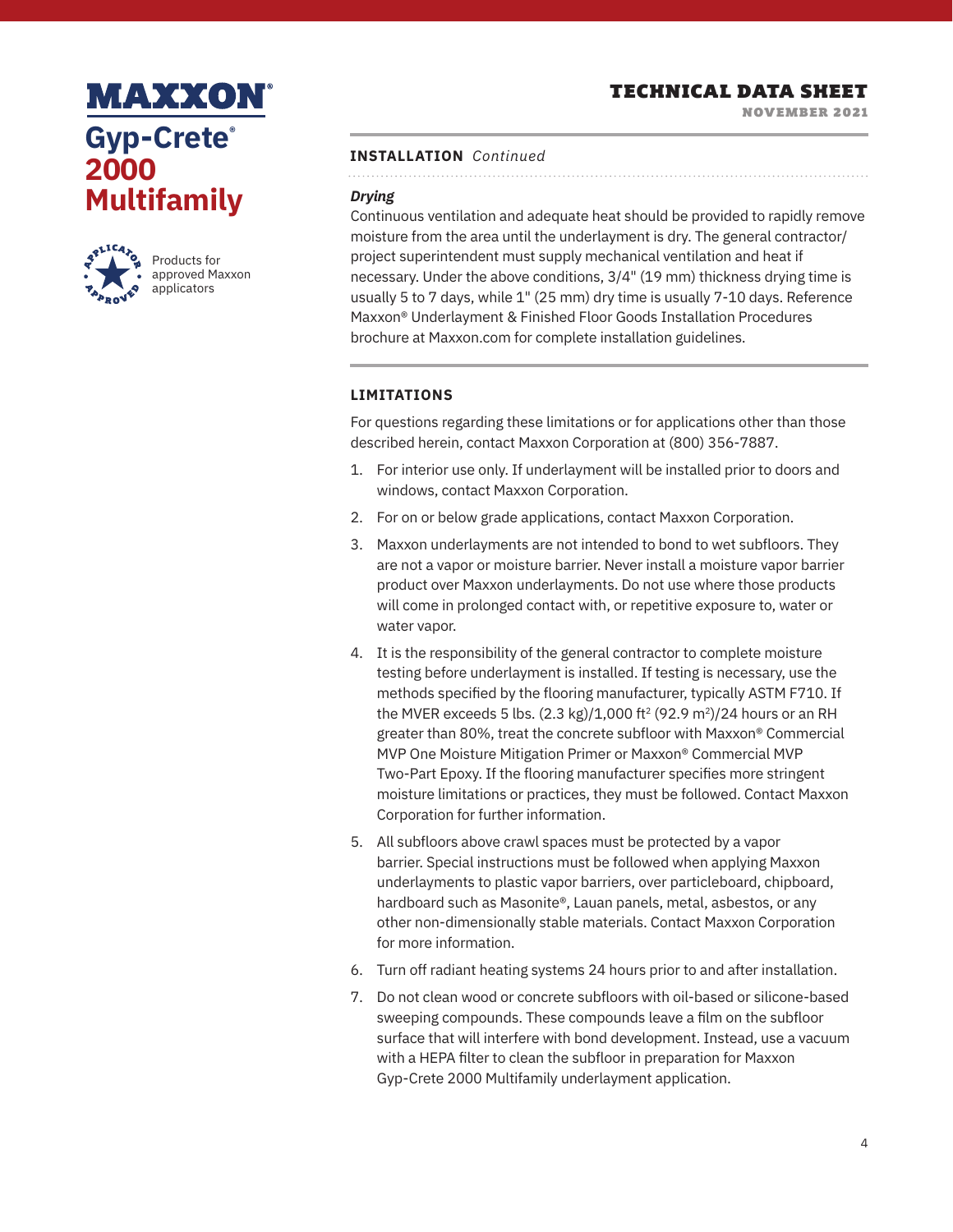NOVEMBER 2021

## **MAXXON Gyp-Crete® 2000 Multifamily**



Products for approved Maxxon applicators

### **LIMITATIONS** *Continued*

- 8. For applications where organic adhesives, asphalt, coal-tar based adhesives and other oil-based contaminants are found, contact Maxxon for proper remediation methods.
- 9. Maxxon underlayments may be scheduled before or after installation of drywall. For pouring before drywall, contact Maxxon Corporation.
- 10. Maxxon underlayments are non-structural and therefore cannot be expected to reinforce structurally deficient subfloors. The structural floor should be adequate to withstand design loads with deflection limitations of L/360. Some floor coverings may require more restrictive deflection limits. Determining the appropriate structural design of the floor is not the responsibility of Maxxon nor the Maxxon applicator.
- 11. Respect active control joints. Always ensure such joints are honored completely through Maxxon underlayments. In cases where control or expansion joints are not present in the subfloor, or cracking has occurred due to slab movement, consult a structural engineer.
- 12. Avoid walking on installed surface until set, typically within 2-4 hours.
- 13. Trade traffic may resume 24 hours after installation. After trades resume, the underlayment may be exposed to rolling dynamic loads. To limit damage where underlayment will be subjected to heavy wheeled or concentrated loads, place temporary wood planking over the underlayment.
- 14. Prior to floor-covering installation, a moisture test of Maxxon Gyp-Crete 2000 Multifamily underlayment is highly recommended. When testing the underlayment for dryness, use ASTM F2659. The moisture content should not exceed 5%. If the Maxxon Gyp-Crete 2000 Multifamily underlayment pour is greater than 2", test using ASTM F2170. That RH should not exceed 80%. Do not install floor goods until those limitations are met. If the flooring manufacturer specifies more stringent moisture limitations, they must be followed. Reference Maxxon® Underlayment & Finished Floor Goods Installation Procedures brochure at Maxxon.com.
- 15. Maxxon Gyp-Crete 2000 Multifamily underlayment cannot be used as a wear surface.

### **FLOOR COVERING CONSIDERATIONS**

Floor goods can be installed once Maxxon Gyp-Crete 2000 Multifamily underlayment passes a moisture test (see Limitation 14). Refer to Maxxon® Underlayment & Finished Floor Goods Installation Procedures brochure at Maxxon.com.